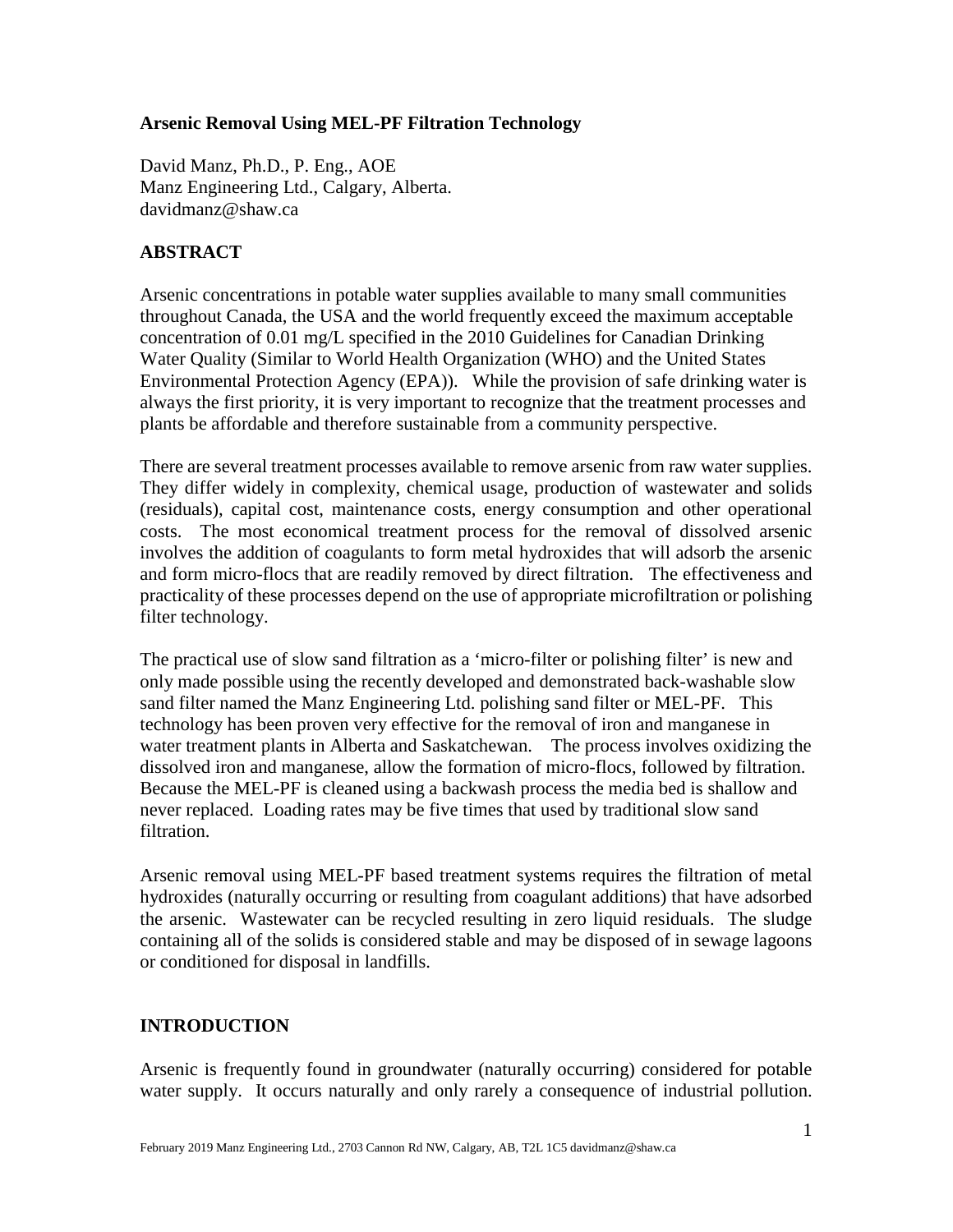The Guidelines for Canadian Drinking Water Quality specify that the maximum concentration of arsenic in drinking water is  $0.010$  mg/L – reduced from  $0.025$  mg/L. Treatment of water to reduce arsenic concentrations to these levels can be challenging. Selection of appropriate treatment from the numerous processes available to remove arsenic from water must consider:

- 1. Variability of the physical, chemical and biological characteristics of raw water.
- 2. Water demand and demand growth. Is there a need to consider scalability?
- 3. Treated water quality objectives and how they may change in the future.
- 4. Residual (waste liquids and solids) management including collection, handling and disposal.
- 5. Testing and monitoring requirements.
- 6. Capital cost.
- 7. Foot print.
- 8. Operating costs.
- 9. Energy costs.
- 10. Maintenance costs.
- 11. Technical support.
- 12. Regulatory requirements and restrictions.

Since reducing the maximum contaminant level (MCL) for arsenic in drinking water in 2001, the USEPA in particular put significant effort in providing technical assistance to communities and their advisors/consultants and regulators with respect to the selection of treatment technologies. This work is summarized in an excellent USEPA publication simply titled Treatment Technologies for Arsenic Removal and Arsenic Treatment Technology Design Manual for Small Systems

[\(https://frtr.gov/pdf/arsenicdesignmanualpeerreviewdraft.pdf\)](https://frtr.gov/pdf/arsenicdesignmanualpeerreviewdraft.pdf).

The Canadian perspective, which relies heavily on USEPA work, may be found on the web site, [https://www.canada.ca/en/health-canada/services/healthy-living/your](https://www.canada.ca/en/health-canada/services/healthy-living/your-health/environment/arsenic-drinking-water.html)[health/environment/arsenic-drinking-water.html.](https://www.canada.ca/en/health-canada/services/healthy-living/your-health/environment/arsenic-drinking-water.html)

A very good discussion of arsenic removal technologies may also be found in Edzwald 2011, the Sixth Edition of Water Quality and Treatment, A Handbook on Drinking Water published by the American Water Works Association.

There are many arsenic removal technologies and various names are given to similar technologies. Technologies of interest include but are not limited to:

- 1. Enhanced coagulation/ clarification/ filtration.
- 2. Enhanced lime softening.
- 3. Activated alumina.
- 4. Ion exchange.
- 5. Alternative adsorption media (e. g. iron, titanium and zirconium)
- 6. Reverse osmosis.
- 7. Electrodialysis/ Electrodialysis reversal. (ED/ EDR)
- 8. Oxidation/ filtration.
- 9. Coagulation assisted direct filtration.
- 10. Coagulation assisted microfiltration.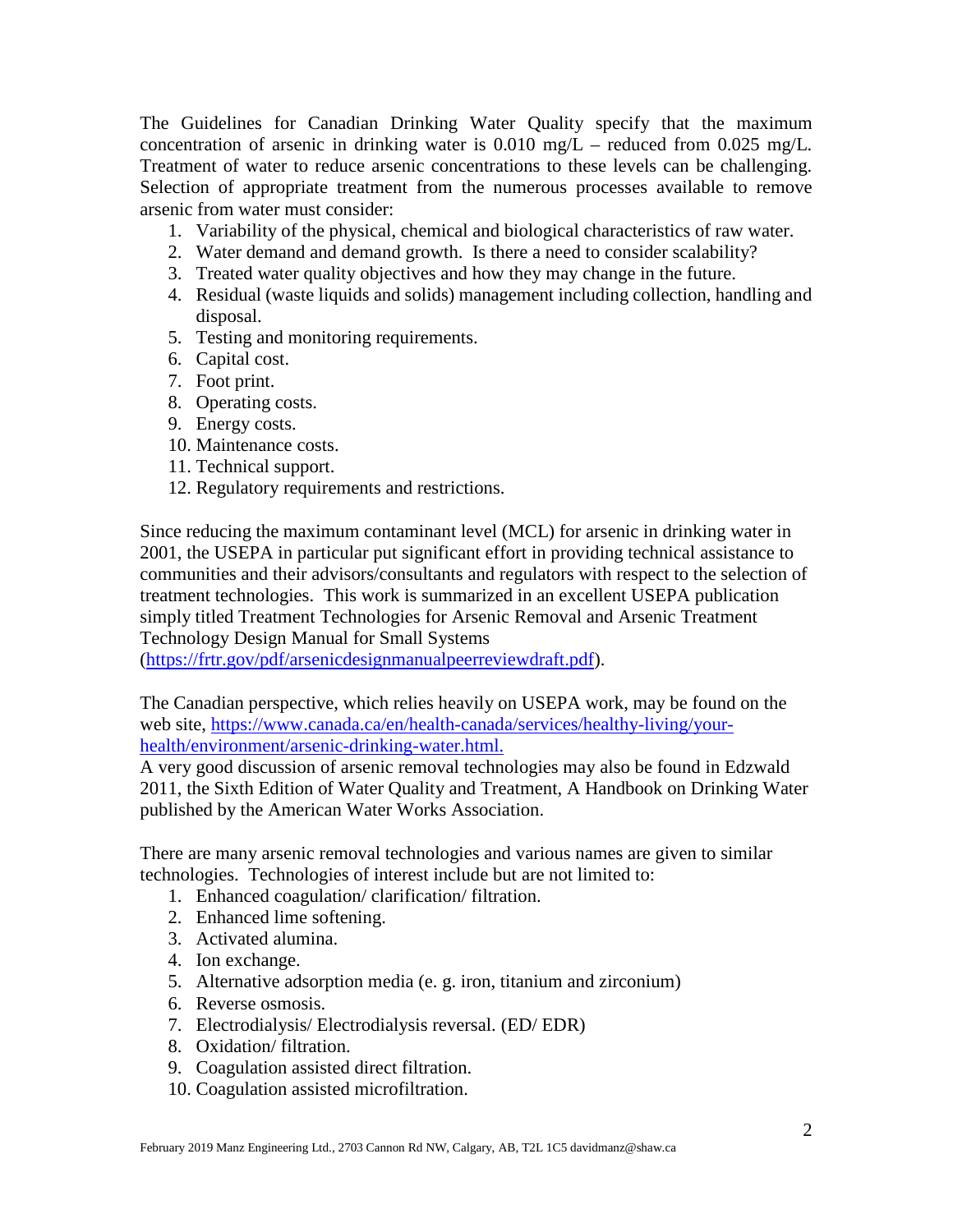11. Point of use/ point of entry. (POU/POE).

Discussions of each of these technologies may be found in the web sites and references previously provided.

Arsenic removal using slow sand filtration includes elements of oxidation/ filtration and coagulation assisted direct filtration or microfiltration. Filtration is provided by a slow sand filter, known as the Manz Polishing Sand Filter or MEL-PF that can be cleaned using a backwash process. Arsenic removal using slow sand filtration is named oxidation/ coagulation/ slow sand filtration or the OCS process. A comparison of all of the arsenic removal technologies (except for the ED/EDR technology) may be found in Table 1 at the end of this paper. Other references used include; USEPA 2000 and USEPA 2003,

## **MEL-PF TECHNOLOGY – PRINCIPLES OF DESIGN OPERATION AND CLEANING**

The ability of traditional slow sand filtration (TSSF) to remove iron hydroxide from water has been know since the beginning of the twentieth century, Turneaure and Russell 1902. They report that the media could be coarser than that normally used for sand filtration and with greater surface loading. TSSF is being used in Colombia to remove iron and manganese from well water in combination with pre-treatment using aeration and roughing filters, Sanchez and Burbano 2006. The treatment systems used in Colombia were reported to remove 89% of the manganese and 92% of the iron. The slow sand filters used in Colombia appear to be constructed similar to TSSF, were also used to eliminate bacteria from the groundwater and therefore operated using lower surface loading rates and cleaned using surface scraping. While TSSF is very effective in removing micro-flocs of iron and manganese hydroxide it is not widely used because of the effort required to clean them.

The MEL-PF technology eliminates the disadvantages of using TSSF as a polishing filter; that is, to treat water with high concentration of suspended solids (high turbidity) and remove micro-flocs of iron and manganese hydroxide. The design of the MEL-PF satisfies all the criteria for TSSF. The MEL-PF is cleaned using a backwash wash process and the depth of the filter bed is minimal since scraping and resanding are not required. Roughing filters may not be necessary. Several unique hydraulic features are incorporated to facilitate cleaning using the backwash process including a specially designed underdrain and wastewater removal system. The depth of water on the surface of the media is less than one-half that usually used by TSSSF. The result is a slow sand filter with minimal vertical height and minimal footprint that is simple to operate well and is easily cleaned.

The operation of the MEL-PF to remove micro-flocs is shown in Figure 1. Surface loading rates may exceed 1 m/h. Note that all the micro-flocs are captured on the surface of the filter media. They are not forced into the media as would be the case in rapid and pressure sand filters and there is no tendency for the micro-flocs to attach to the particles of media. The depth of water above the media, the operating head, is approximately 0.35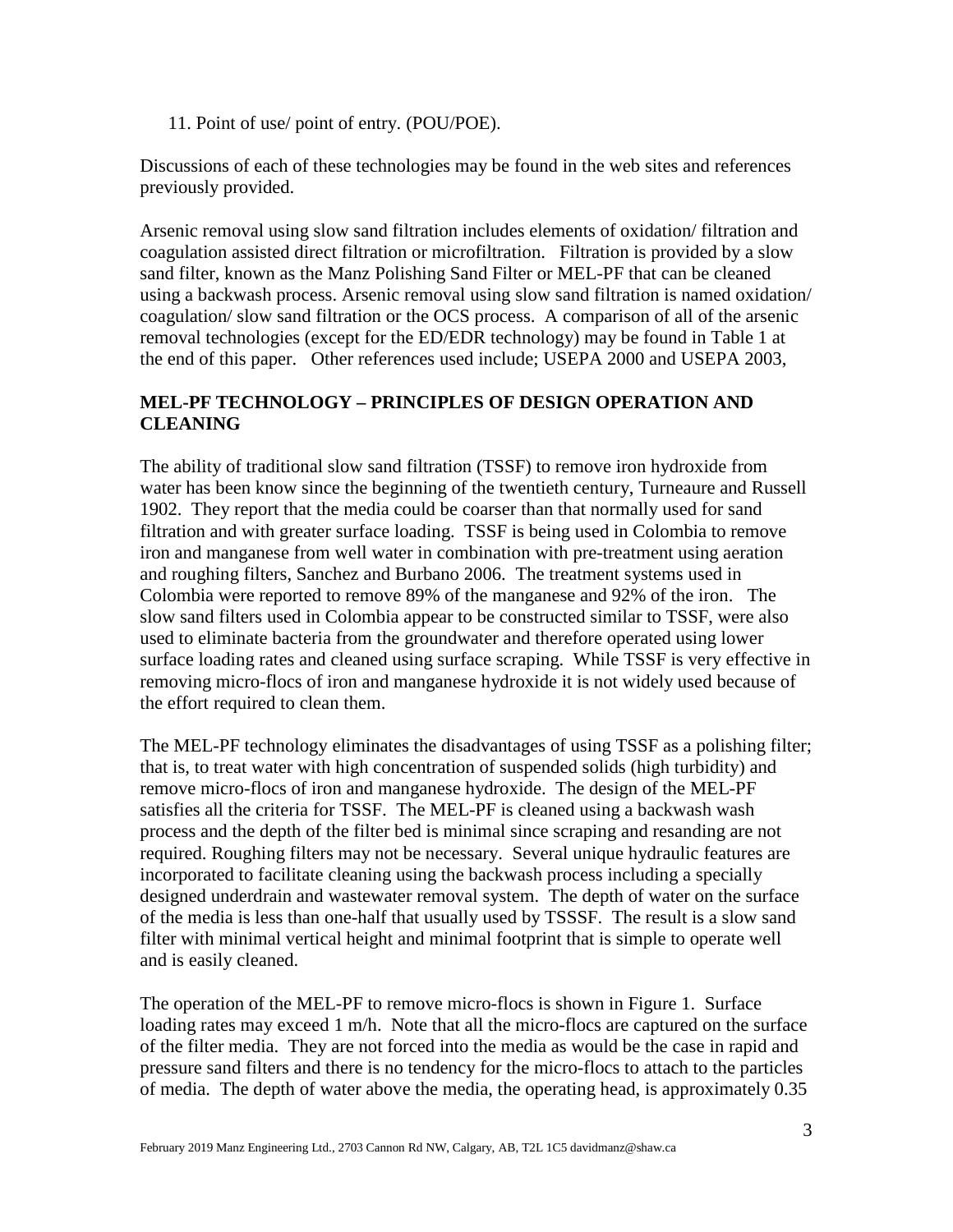m. A maximum of two or three metres of pressure head is required to feed raw water to a filter. Provision is made to ensure that the untreated water does not disturb the filter surface when the water level is at its minimum of about 0.05m (5 cm).



**Figure 1. Capture of iron and manganese on media surface.** 

The backwash procedure is illustrated in Figure 2. Filtered water is used for the backwash. No wastewater leaves the filter during the backwash process as is the practice with backwashes of rapid and pressure sand filters. Air scour and mechanical agitation of the media surface is not required.



**Figure 2. Backwash process.**

The backwash will continue until all of the micro-flocs are suspended in the water above the level where the surface of the media would be during filtering operations. The volume of backwash water used is approximately 0.8 to 1.1  $\text{m}^3/\text{m}^2$  of filter surface depending on the depth of water in the filter when backwash is initiated. The rate of backwash flow is approximately 1.5 to 2 L/second /m<sup>2</sup> of filter surface under 2 to 3 m of pressure head. This is approximately the same rate of flow at the very beginning of the backwash of a typical rapid sand filter. Once the maximum depth of water and fluidized media has been reached, the backwash flow is abruptly stopped and the media allowed to settle as shown in Figure 3. The wastewater is then decanted. It is not possible for media to be lost during the decant process because it was allowed to settle before the decant started. The entire backwash process including the decant process can take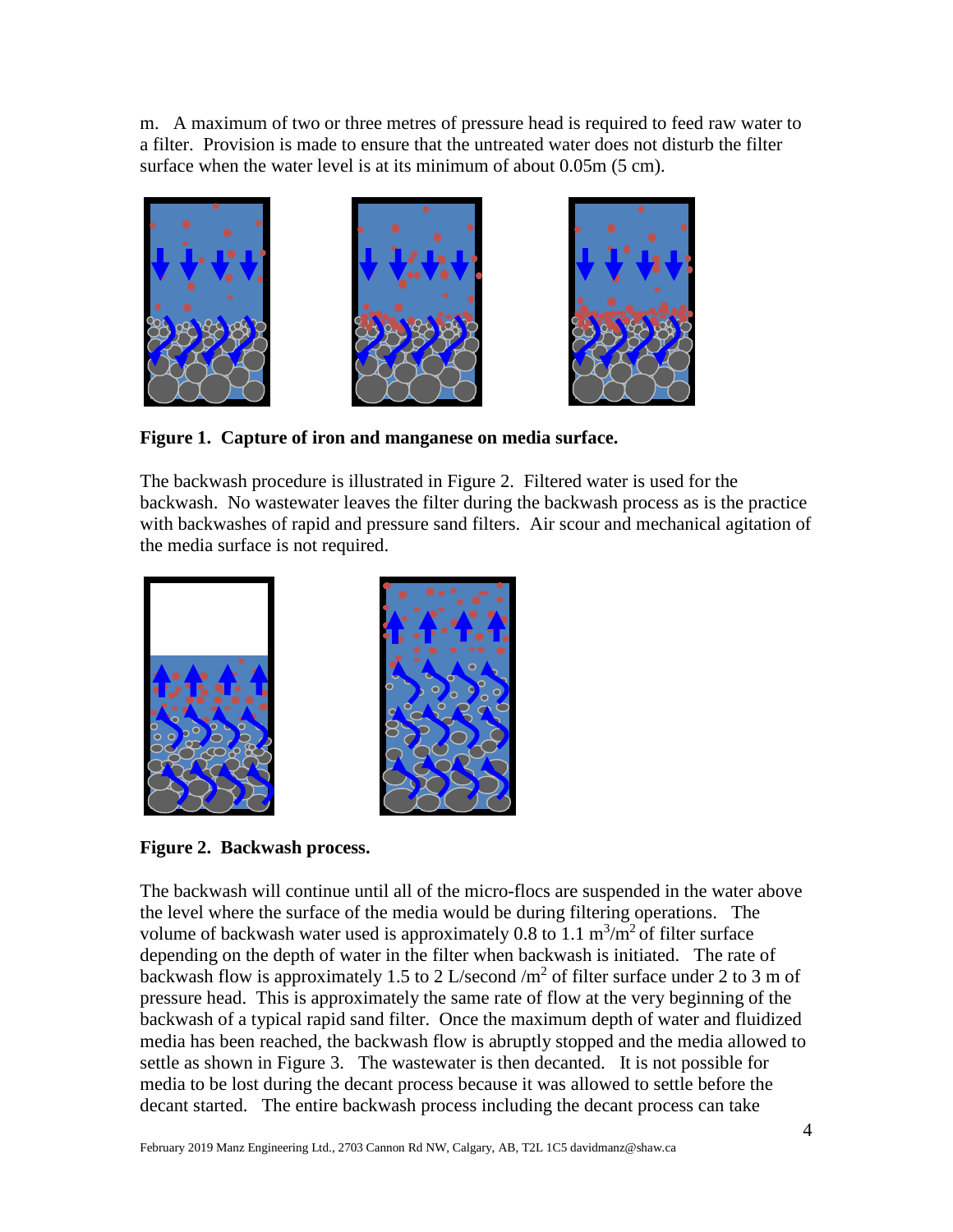twenty to thirty minutes. Once the decant is complete the filter may be immediately placed back into production without the filter to waste step though this would need to determined on a case-by-case basis.



**Figure 3. Backwash flow is stopped and media allowed to settle. Wastewater is decanted. The cleaned filter is placed back into production.**

Considering filter operation and cleaning, free board requirements and the objective to meet minimum filter media depth for slow sand filtration the vertical height of a MEL-PF cell will vary between 1.25 and 2 metres. The underdrain and backwash water supply piping should be covered with at least 5 cm of coarse aggregate, itself covered at least two more layers (5 cm thick) of successively finer aggregate before reaching the filtering media which would be less than 0.4 m in depth.

It is possible for the raw water to contain gases that are released within the filter media. The effect is to plug the filter media with gas bubbles. These are easily removed by providing a short reverse flow (short backwash flow) without decanting any water. This process takes only a few minutes to perform.

Wastewater generated during the backwash process, residuals, may be recycled resulting in virtually zero liquid discharge and production of minimal volumes of sludge. The concentration of metal hydroxides in the wastewater is very high and is readily clarified. It may be important that the residuals not leave the treatment plant to avoid any opportunity for pathogen contamination.

If the groundwater is considered to be under direct influence of surface water, the surface loading rate may be reduced to that recommended for TSSF.

# **DESCRIPTION OF THE TREATMENT PROCESS FOR REMOVAL OF ARSENIC USING SLOW SAND FILTRATION**

The process flow diagram illustrating the treatment process for removal of arsenic using the OCS process and the MEL-PF technology is shown in Figure 4.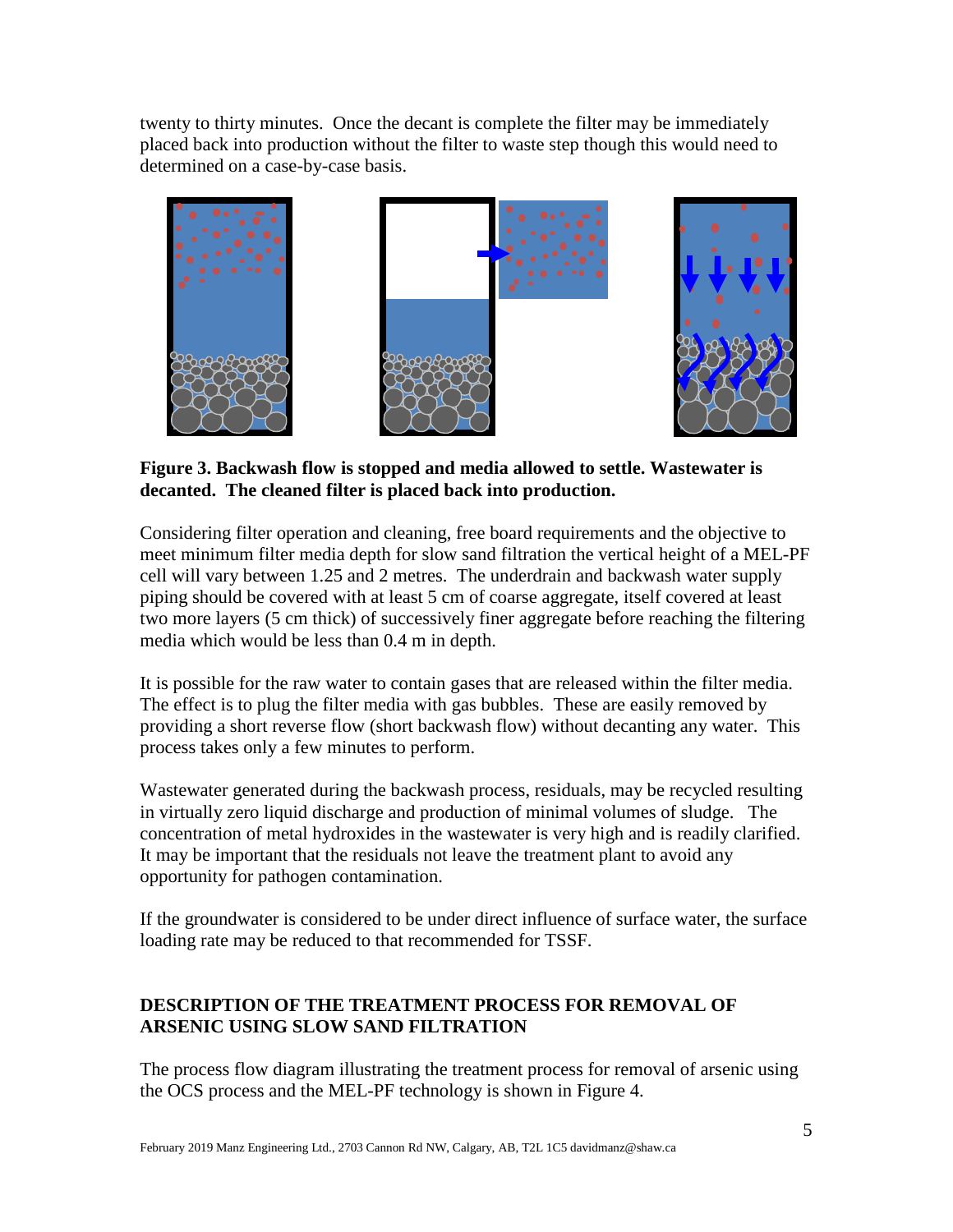

**Figure 4. Process flow diagram illustrating removal of arsenic using OCS process.**

Oxidants may be added to convert  $As(III)$  to  $As(V)$ , the form that is readily adsorbed to ferric and aluminum hydroxides, to oxidize any iron or manganese that may be in the water or to destroy any organic complexation of naturally occurring hydroxides of iron or manganese that would inhibit the formation of micro-flocs. If the raw water does not contain sufficient metal hydroxides, small amounts of coagulants such as ferric sulphate, ferric chloride or alum, may be added to form sufficient ferric and aluminum hydroxides to adsorb As(V). Coagulant dosage will vary with water chemistry but may be as low as 1 mg/L. The contact tank provides the opportunity for the formation micro-flocs and for the As(V) to be adsorbed to the iron and aluminum hydroxides. Water containing the micro-flocs is transferred to the MEL-PFs. The MEL-PFs remove the micro-flocs and water containing very low concentration of arsenic, iron, manganese and aluminum is transferred to treated water storage. If the oxidant used is sodium hydroxide sufficient quantity is added to ensure there is an adequate chlorine residual in the filtered water. Backwash uses chlorinated filtered water. Wastewater resulting from the backwash process may be disposed of in a local sewage lagoon. The wastewater may be recycled by sending the wastewater to a clarifier. Liquid residual is returned to the transfer tank. Sludge is sent to a sludge tank from which it may be periodically removed and disposed in landfills (See USEPA Treatment Technologies for Arsenic Removal.)

The efficacy of the OCS process that uses a form of household slow sand filtration, known as BioSand Water Filtration, that is very similar to the MEL-PF technology, is reported by Pokral et al 2005. This study evaluated several technologies as to their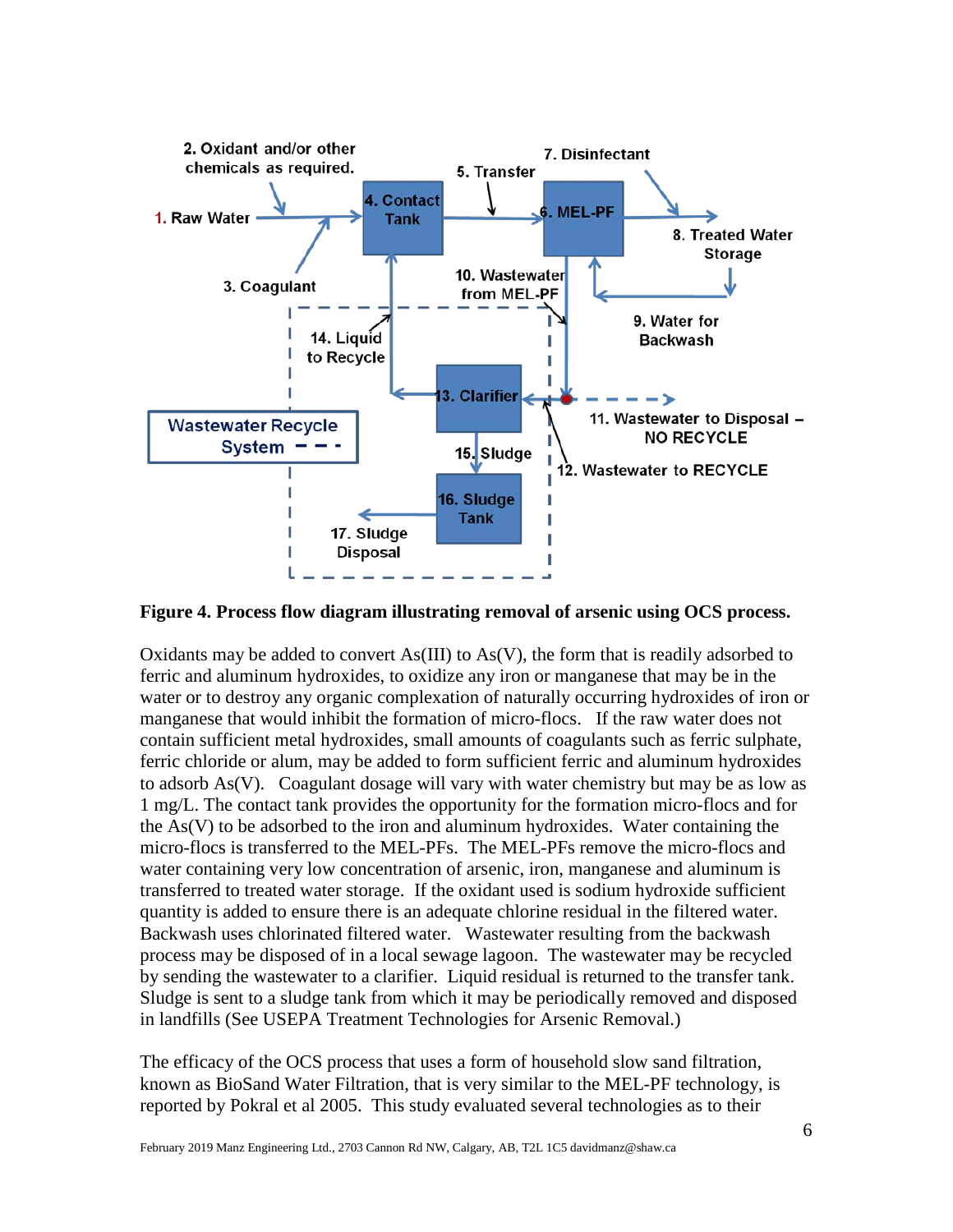ability to remove arsenic and iron from a well water. The OCS process included aeration and a contact tank but did not include addition of coagulants. The OCS process removed 96% of the arsenic and 99.8% of the iron.

## **IRON AND MANGANESE REMOVAL USING THE OCS PROCESS**

The treatment process for the removal of arsenic is very similar to that used for the removal of iron and manganese. It is not uncommon for iron, manganese and arsenic to be found in the same groundwater. If the iron and manganese can be made to form micro-flocs and the arsenic is in a suitable form it may not be necessary to add coagulants. The basic treatment for iron and manganese removal is as follows:

- 1. Oxidation of iron and manganese (preferably using aeration, sodium hypochlorite or chlorine dioxide). Bench scale testing is used to guide the selection of the pretreatment process.
- 2. Formation of micro-flocs in contact tanks.
- 3. Filtration using MEL-PF.
- 4. Chlorination if not using sodium hypochlorite for oxidation.
- 5. Storage and distribution.

Iron may be oxidized by simple aeration if not naturally sequestered (e.g. organically complexed). Manganese cannot be oxidized efficiently by aeration unless the pH is at least 9.0. The pH of the water can be increased and subsequently decreased but this is not a practical solution. If sequestration is evident, manganese must be removed or there is a need to accelerate the oxidation process, the water may be chlorinated using sodium hypochlorite or chlorine dioxide prior to filtration and storage. Contact tanks are used for the development of micro-flocs prior to filtration. Water is transferred from the contact tanks by pumps to the filter cells.

If sodium hypochlorite is used to oxidize the iron or manganese the dosages used are large enough to ensure that the water leaving the filter has sufficient chlorine residual that additional chlorine is not required prior to storage.

If chlorine dioxide is used it is necessary to chlorinate the water using sodium hypochlorite or chlorine gas prior to storage. Excess chlorite residual is not a problem since it is consumed during the oxidation of the iron and manganese.

It is important to preserve an oxidation environment in the filter to prevent the manganese from going back into solution. This is simply controlled by insuring that the water leaving the filter has a chlorine residual. With time the manganese will coat the media particles and filters will become more efficient in both iron and manganese removal.

Iron will form micro-flocs very quickly after oxidation while oxidized manganese may require up to one hour to form micro-flocs that can be removed efficiently by the filters. Contact tanks are used to allow formation of adequately sized micro-flocs.

The chemicals, their dosage and time required to form adequate micro-flocs are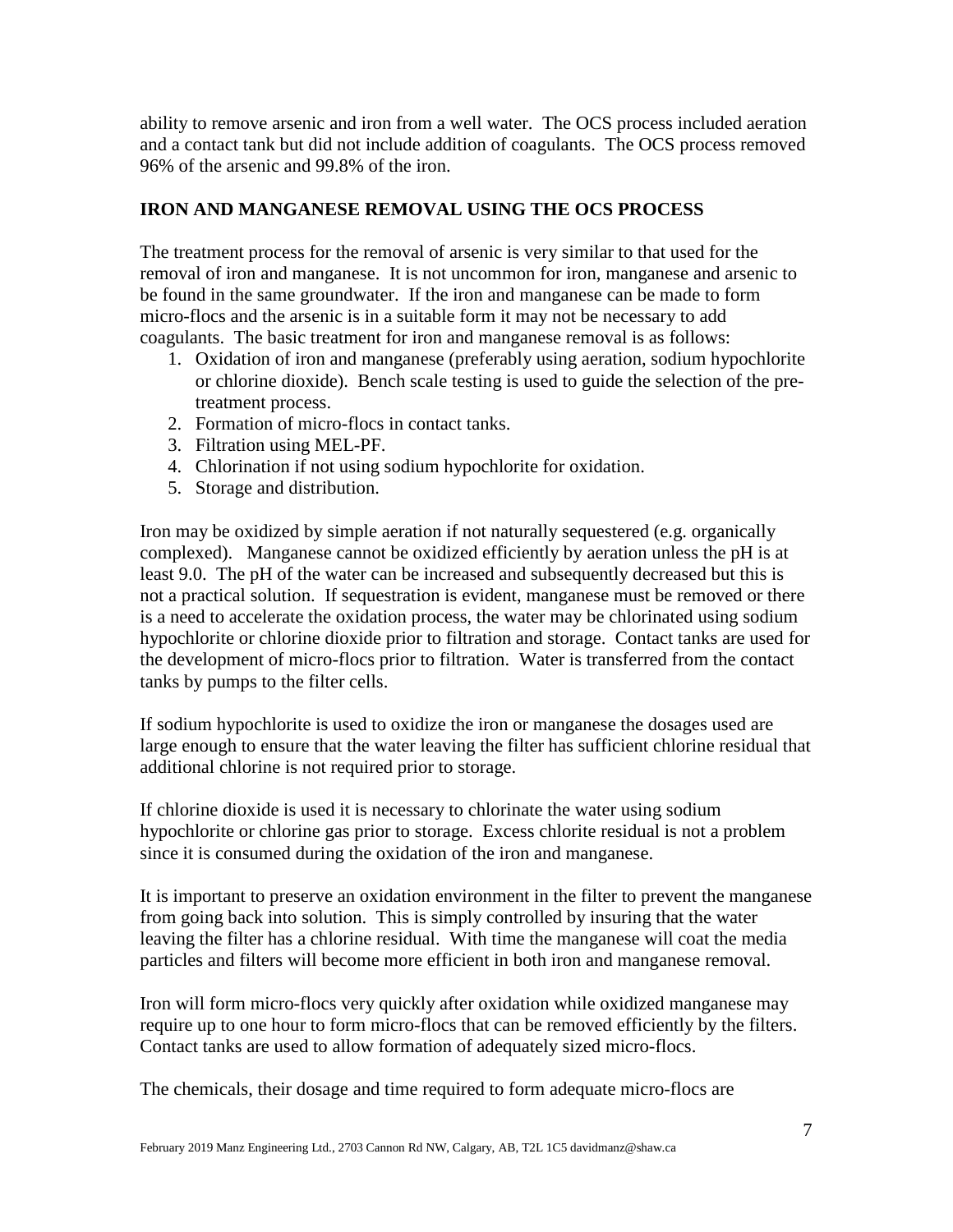determined using bench and pilot scale evaluations. It is preferred not to use potassium permanganate for oxidation because of the control complexities that can inadvertently be introduced resulting in higher level operator certification requirements. Chlorine gas or ozone cannot be used for oxidation purposes because of off-gassing in the filters. As well, water treatment plants that use either chlorine gas or ozone will require their operators to have higher levels of operator certification.

## **EXPERIENCE USING THE OCS PROCESS**

Three water treatment plants to remove iron, manganese, hydrogen sulfide and sulfur reducing bacteria are operating in Alberta and another in Saskatchewan. The basic technology for arsenic removal has been proved at the proto-type level.

The OCS process has successfully reduced arsenic to below World Health Organization (and Canadian) maximum concentrations in groundwater in Bangladesh where up to 80,000,000 people drink water with arsenic concentrations well above the 0.01 mg/L concentration and are experiencing significant arsenic poisoning. The extent of the arsenic contamination of groundwater in Bangladesh is reported in Kinniburgh and Smedley 2001. Not only does the groundwater contain elevated concentrations of arsenic but it may be seriously contaminated by pathogens. The OCS technique, while successful at the household level, needed to be modified to use oxidants other than sodium hypochlorite to avoid excessive total and residual chlorine in the treated water. This problem has been resolved. Community scale water treatment plants that use the OCA process for purposes of arsenic removal in developing countries such as Bangladesh or West Bengal in India have been designed.

At the time of writing two water treatment plants for purposes of arsenic removal using the OCS process are in the initial phase of design. Bench scale testing has proven that the OCS approach would be successful and appropriate.

### **SUMMARY AND CONCLUSIONS**

The use of slow sand filtration, in particular the MEL-PF technology as part of the OCS treatment process, provides an effective, low cost method for removal of arsenic from groundwater that may or may not be considered under direct influence of surface water or is otherwise microbiologically compromised. Specific advantages include:

- 1. Effective in removing arsenic.
- 2. Simplicity which allows employment of trained local staff.
- 3. Minimum use of chemicals.
- 4. Minimum energy consumption.
- 5. Minimum maintenance.
- 6. Minimum production of wastewater.
- 7. Opportunity to recycle wastewater resulting in:
	- a. Zero liquid residuals.
	- b. Sludge residual that is stable and easily disposed of.
- 8. Appropriate for isolated communities.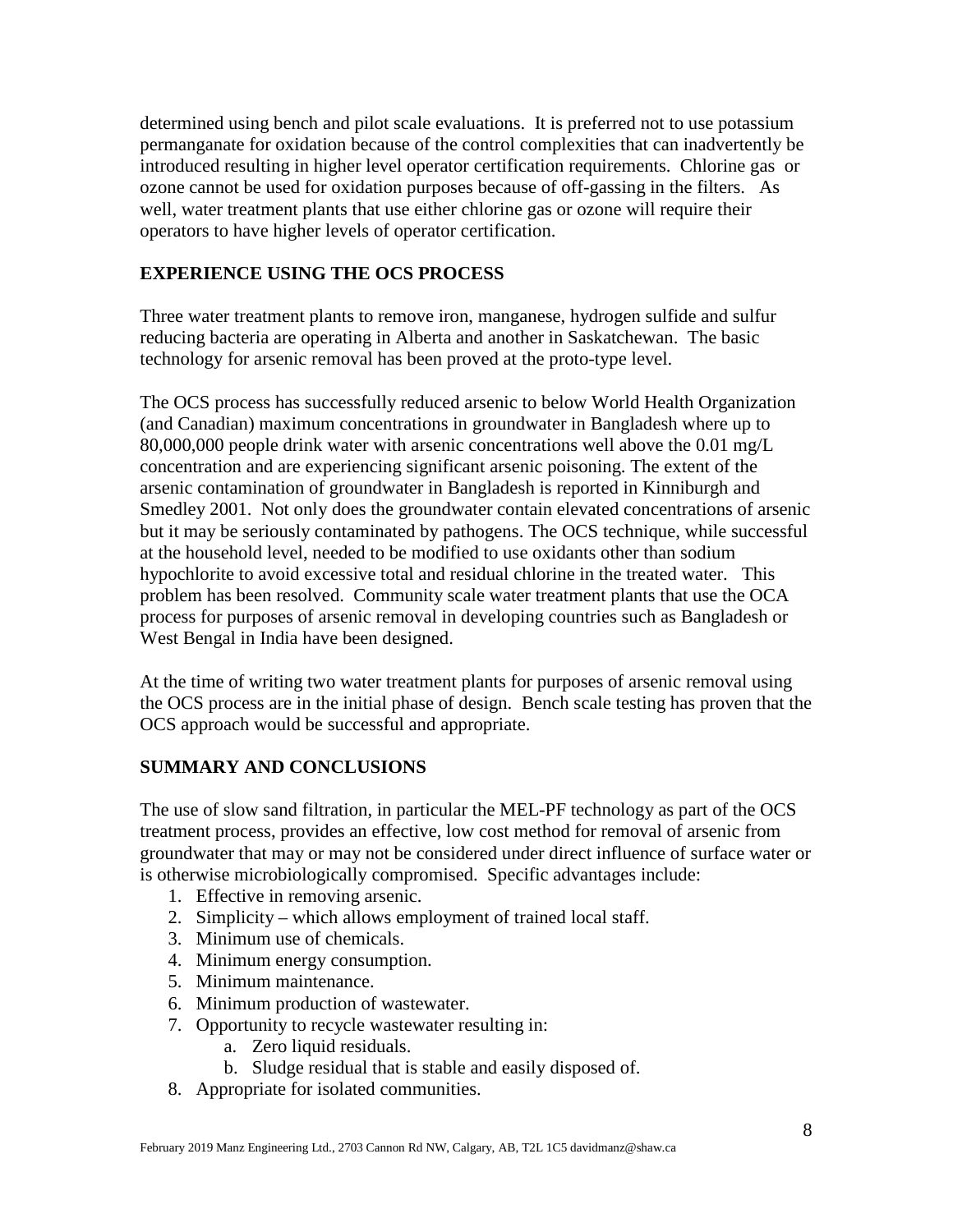- 9. Low capital cost.
- 10. Low operating cost.
- 11. Low maintenance cost.
- 12. Can be adapted to remove arsenic from all surface and ground waters.
- 13. Can be used to treat water for very small to very large communities (scalable).

A possible disadvantage is the larger footprint required by the OCS process.

It is very important to realize that there are several factors which may complicate the OCS arsenic removal process including pH, presence of natural occurring organic materials, phosphates and silicates and other factors. The design of the treatment process is determined using bench and pilot scale testing.

The OCS process is not limited to municipal applications. With appropriate evaluation, including bench and pilot scale testing, and the inclusion of necessary pre-treatment, it is possible to remove arsenic from a variety of industrial wastewater and mining operations

### **REFERENCES**

- Kinniburgh, D. G. and Smedley, P. L., editors 2001. Arsenic contamination of groundwater in Bangladesh, BGS Technical Report WC/00/19, Volumes 1, 2, 3 and 4, February 2001.
- Edzwald, James K. ed. 2011. Water Quality & Treatment, A Handbook on Drinking Water published by the American Water Works Association.
- Pokhrel, Damodar, Viraraghavan, Thiruvenkatachari and Braul, Larry 2005. Evaluation of Treatment Systems for the Removal of Arsenic from Groundwater, Practice Periodical of Hazardous, Toxic and Radioactive Waste Management, ASCE July 2005, pp  $152 - 157$ .
- Sanchez, L. D. and Burbano, L. M. 2006. Iron and manganese removal by multi-stage filtration (MSF) in Recent Progress in Slow Sand and Alternative Biofiltration Processes edited by Rolf Gimbel, Nigel J. D. Graham and M. Robin Collins published by the International Water Association.
- Turneaure, F. E. and Russell, H. L. 1902. Public Water-Supplies, Requirements, Resources, and Construction of Works, John Wiley & Sons, New York.
- USEPA 2000. Technologies and Costs for Removal of Arsenic from Drinking Water prepared by International Consultants, Inc., Malcolm Pirnie, Inc. and The Cadmus Group, Inc., December 2000.
- USEPA 2003. Arsenic Treatment Technology Evaluation Handbook for Small Systems, Office of water (4606M), EPA 816-4-03-014, July 2003.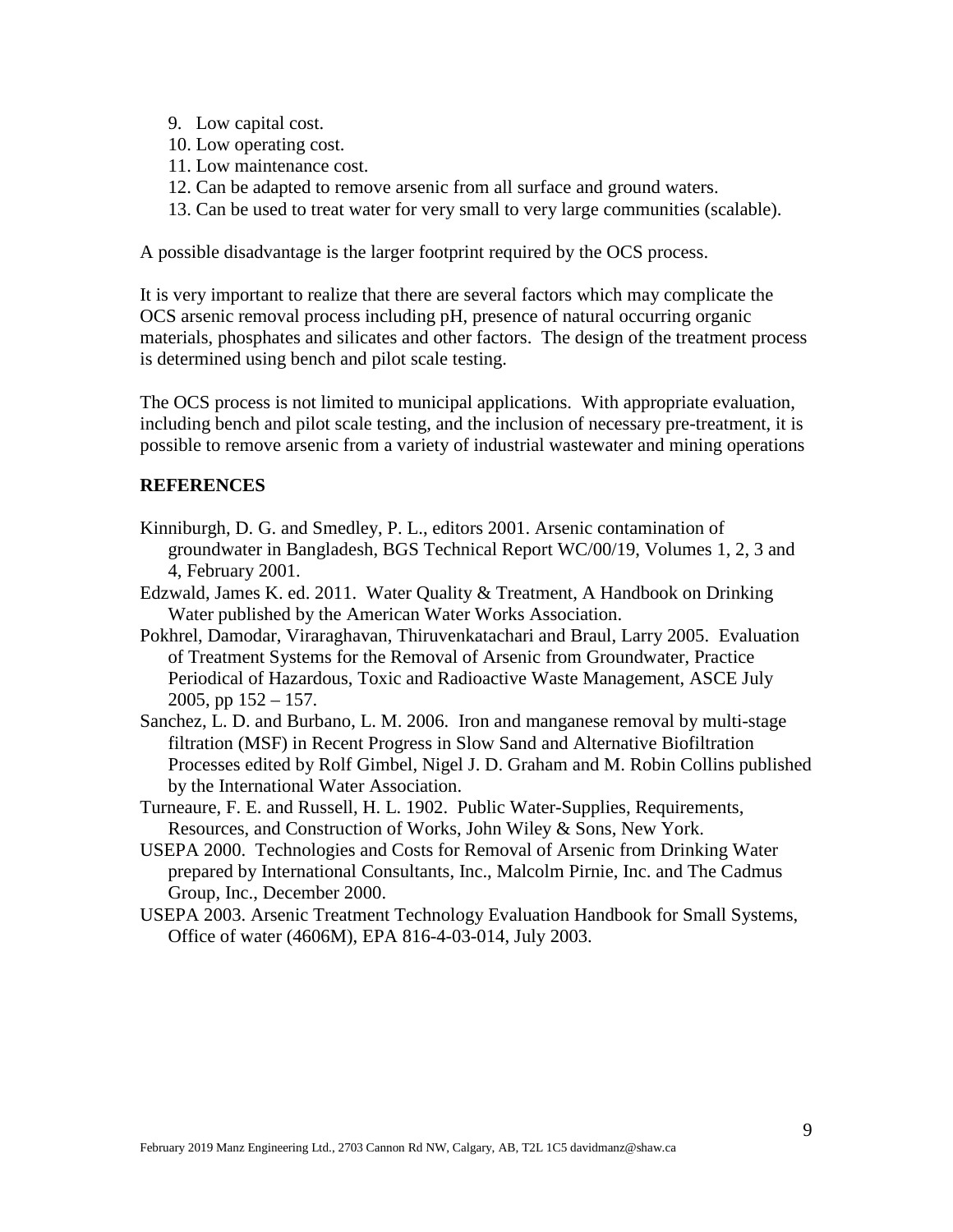| <b>Characteristic</b>                                          | Oxidation/<br>Coagulation/<br><b>SSF</b><br><b>Using MEL-PF</b><br><b>Technology</b>                                                                                                                     | <b>Ion Exchange</b>                                                                                                                                  | <b>Activated</b><br><b>Alumina</b>                                                                                                                                                                                                                   | <b>Alternative</b><br><b>Adsorption</b><br>Media (e.g.<br>iron, titanium,<br>and<br>zirconium) | <b>Reverse</b><br><b>Osmosis</b>                                                                     | <b>Enhanced</b><br>Lime<br>Softening                                               | <b>Enhanced</b><br>Coagulation/<br>Clarification/<br><b>Filtration</b>                                                                                            | Coagulation-<br><b>Assisted Micro-</b><br><b>Filtration</b>                                                                                                         | Coagulation<br><b>Assisted Direct</b><br><b>Filtration</b>                                                                                                                   | Oxidation<br><b>Filtration</b>                                                                                                                                |
|----------------------------------------------------------------|----------------------------------------------------------------------------------------------------------------------------------------------------------------------------------------------------------|------------------------------------------------------------------------------------------------------------------------------------------------------|------------------------------------------------------------------------------------------------------------------------------------------------------------------------------------------------------------------------------------------------------|------------------------------------------------------------------------------------------------|------------------------------------------------------------------------------------------------------|------------------------------------------------------------------------------------|-------------------------------------------------------------------------------------------------------------------------------------------------------------------|---------------------------------------------------------------------------------------------------------------------------------------------------------------------|------------------------------------------------------------------------------------------------------------------------------------------------------------------------------|---------------------------------------------------------------------------------------------------------------------------------------------------------------|
| <b>Removal Process</b>                                         | Coagulants<br>(usually iron or<br>aluminum salts)<br>with polishing<br>filtration provided<br>by the BSF or<br>LHPF that<br>removes all<br>particulates,<br>including those<br>that have adsorbed<br>As. | Removal of As<br>as part of ion<br>exchange<br>process using<br>synthetic<br>resins. Media<br>usually<br>regenerated on<br>site.                     | Adsorption of As<br>on particles of<br>activated alumina.<br>Regeneration on<br>site is possible                                                                                                                                                     | Adsorption of<br>As on fixed<br>media that is<br>not usually<br>regenerated on<br>site         | Membrane<br>filtration<br>process that<br>removes almost<br>all dissolved<br>solids including<br>As. | Enhanced<br>lime<br>softening<br>usually<br>followed by<br>filtration              | Coagulation-<br>clarification -<br>filtration. As<br>removal achieved<br>by removal of all<br>flocculated<br>particles that will<br>have adsorbed As<br>attached. | Coagulants<br>(usually iron or<br>aluminum salts)<br>with micro-<br>filtration that<br>removes all<br>particulates,<br>including those<br>that have<br>adsorbed As. | Coagulants<br>(usually iron or<br>aluminum salts)<br>with<br>conventional<br>filtration that<br>removes all<br>particulates,<br>including those<br>that have<br>adsorbed As. | There are<br>usually iron salts<br>that are or can<br>be oxidized to<br>form micro-<br>flocs that can be<br>removed by<br>conventional or<br>micro-filtration |
| Removal<br>Efficiency                                          | Up to 99%                                                                                                                                                                                                | As(V) 95%<br>As(III) 0%                                                                                                                              | 95%                                                                                                                                                                                                                                                  | Up to 98%                                                                                      | More than 95%                                                                                        | 90%                                                                                | 95% (w/FeCl3)<br>Less than 90%<br>$(w / \text{Alum})$                                                                                                             | 90%                                                                                                                                                                 | 90%                                                                                                                                                                          | 50-90%                                                                                                                                                        |
| Central System<br>Size<br>(pop. served)                        | 25 and greater                                                                                                                                                                                           | 25-10,000                                                                                                                                            | 25-10.000                                                                                                                                                                                                                                            | 25-10,000                                                                                      | 501-10.000                                                                                           | 25 and<br>greater                                                                  | 25 and greater                                                                                                                                                    | 25 and greater                                                                                                                                                      | 25 and greater                                                                                                                                                               | 25 and greater                                                                                                                                                |
| Optimal Water<br>Quality<br>Conditions for<br>Tech. to Perform | pH 5.5-8.5                                                                                                                                                                                               | pH 6.5-9<br>$<$ 5 mg/L NO <sub>3</sub><br>$<$ 50 mg/L<br>SO <sub>4</sub> <sup>2</sup><br>$<$ 500 mg/L<br><b>TDS</b><br>$< 0.3$ mg/L<br>NTU turbidity | pH 5.5-6<br>pH 6-8.3<br>$<$ 250 mg/L CL<br>$<$ 2 mg/L F<br>$<$ 360 mg/L SO <sub>4</sub> <sup>2-</sup><br><30 mg/L Silica<br>$<$ 0.5 mg/L Fe <sup>-3</sup><br>$< 0.05$ mg/l $Mn-2$<br>$<$ 1000 mg/L TDS<br>$<$ 4 mg/L TOC<br>$<$ 0.3 NTU<br>Turbidity | pH 6-8.5<br>$<$ 1 mg/L PO <sub>4</sub> <sup>3</sup><br>$<$ 0.3 NTU<br>Turbidity                | No Particulates                                                                                      | pH 10.5-11<br>$>\!\!5\mathrm{mg/L}$ Fe $^{3+}$                                     | pH 5.5-8.5                                                                                                                                                        | pH 5.5-8.5                                                                                                                                                          | pH 5.5-8.5                                                                                                                                                                   | pH 5.5-8.5<br>$>0.3$ mg/l Fe<br>Fe:As Ratio ><br>20:1                                                                                                         |
| Chemical<br>Requirements<br>(Pre and Post<br>Treatment)        | May require pre-<br>oxidation.<br>May require<br>addition of ferric<br>chloride, ferric<br>sulphate or alum                                                                                              | Requires pre-<br>oxidation and<br>pre-filtration.<br>May require<br>pre and post<br>pH adjustment                                                    | Requires pre-<br>oxidation<br>May require pre-<br>filtration<br>May require media<br>regeneration                                                                                                                                                    | Requires pre-<br>oxidation<br>May require<br>pre-filtration<br>and removal of<br><b>TOC</b>    | Requires pre-<br>filtration<br>(polishing)<br>May require<br>pre-oxidation,<br>removal of            | Requires pre-<br>oxidation<br>Uses lime<br>and treated<br>water will<br>require pH | Requires pre-<br>oxidation<br>Uses conventional<br>iron and<br>aluminum<br>coagulants and                                                                         | Requires pre-<br>oxidation<br><b>Uses</b><br>conventional iron<br>and aluminum<br>coagulants and                                                                    | Requires pre-<br>oxidation<br>Uses<br>conventional<br>iron and<br>aluminum                                                                                                   | Pre-oxidation                                                                                                                                                 |

# **Table 1. Comparison of Selected Arsenic Removal Technologies**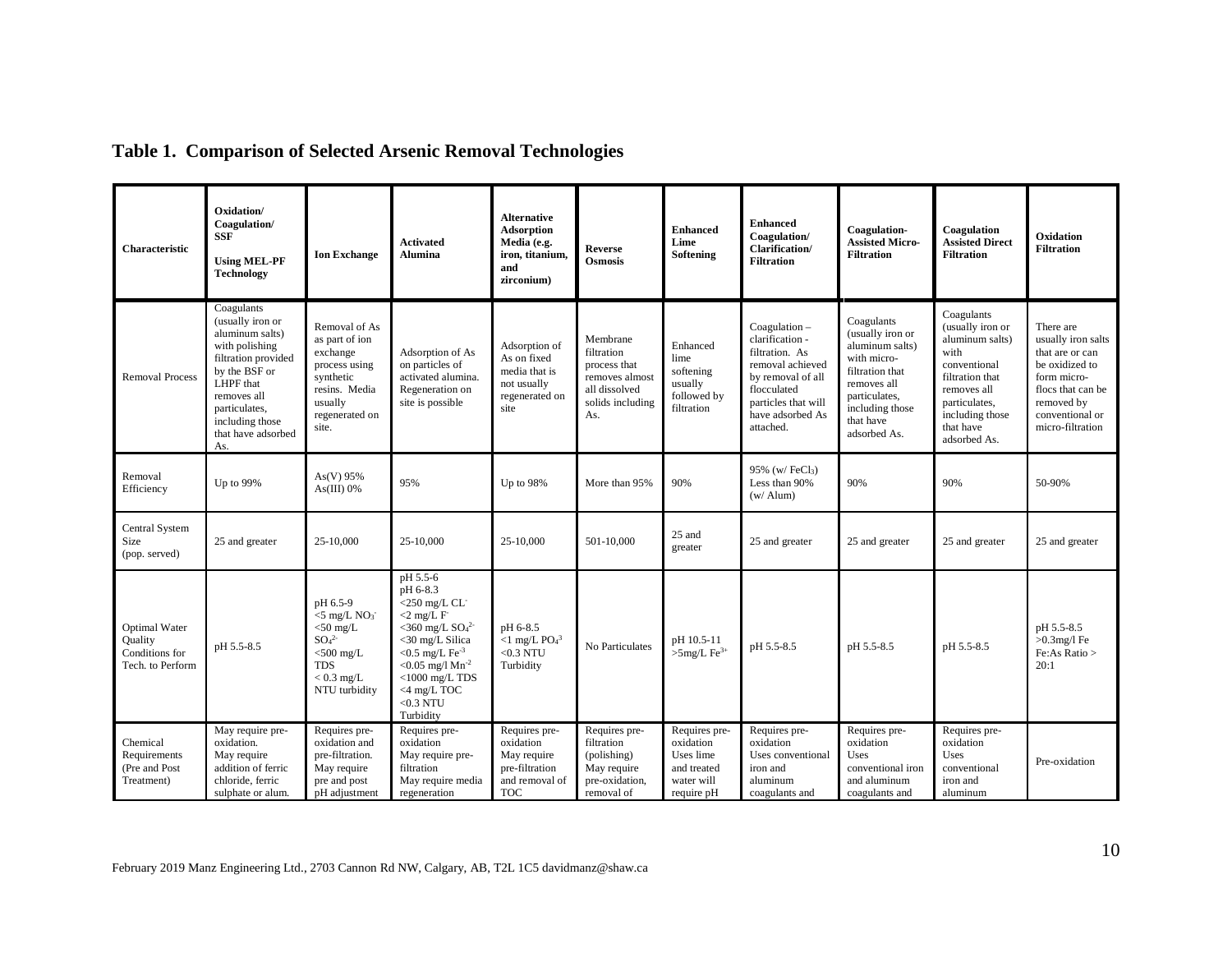|                                                                                        |                                                        | Media<br>regeneration<br>chemicals                               | chemicals                                                                         | May require<br>media<br>regeneration<br>chemicals                | TOC and other<br>chemical<br>conditioning                    | adjustment<br>and filtration<br>Other<br>chemicals<br>may be used<br>to assist in<br>clarification<br>of water | various polymers<br>as required.<br>May require pre-<br>and post-<br>treatment pH<br>adjustment | various polymers<br>as required.<br>May require pre-<br>and post-<br>treatment pH<br>adjustment | coagulants and<br>various polymers<br>as required.<br>May require pre-<br>and post-<br>treatment pH<br>adjustment |                                           |
|----------------------------------------------------------------------------------------|--------------------------------------------------------|------------------------------------------------------------------|-----------------------------------------------------------------------------------|------------------------------------------------------------------|--------------------------------------------------------------|----------------------------------------------------------------------------------------------------------------|-------------------------------------------------------------------------------------------------|-------------------------------------------------------------------------------------------------|-------------------------------------------------------------------------------------------------------------------|-------------------------------------------|
| Complexity of<br>Bench and Pilot<br><b>Scale Testing</b>                               | Low                                                    | High                                                             | High                                                                              | High                                                             | High                                                         | Medium to<br>High                                                                                              | Medium                                                                                          | High                                                                                            | Medium                                                                                                            | Medium                                    |
| Liquid Waste<br>Generated<br>Type                                                      | Backwash water<br>that is recycled                     | Backwash<br>water and<br>Potentially<br>hazardous<br>brine waste | Backwash water<br>and Potentially<br>hazardous brine<br>waste                     | Backwash<br>water and<br>Potentially<br>hazardous<br>brine waste | Reject water<br>that has high<br>TDS and As<br>concentration | Backwash<br>water that can<br>be recycled                                                                      | Backwash water<br>that can be<br>recycled                                                       | Backwash water<br>that can be<br>recycled                                                       | Backwash water<br>that can be<br>recycled                                                                         | Backwash water<br>that can be<br>recycled |
| Liquid Waste<br>Generated<br>Volume                                                    | $\overline{0}$<br>Backwash water<br>can be recycled.   | $1 - 2%$                                                         | $1 - 2%$                                                                          | $1 - 2%$                                                         | 15-75%                                                       | $\mathbf{0}$                                                                                                   | $\boldsymbol{0}$                                                                                | 5%                                                                                              | $1 - 2%$                                                                                                          | $1 - 2%$                                  |
| Relative Cost of<br>Liquid Waste<br>Disposal                                           | $\boldsymbol{0}$                                       | High                                                             | High                                                                              | High                                                             | Medium                                                       | Low                                                                                                            | Low                                                                                             | Low                                                                                             | Low                                                                                                               | Low                                       |
| Solid Waste<br>Generated<br>Type                                                       | Dewatered<br>coagulant<br>containing As<br>Very stable | Spent resin.                                                     | Spent media                                                                       | Spent media                                                      | Solids from<br>pre-filter if<br>used                         | Sludge that is<br>usually very<br>stable                                                                       | Sludge that is<br>usually very<br>stable                                                        | Sludge that is<br>usually very<br>stable                                                        | Sludge that is<br>usually very<br>stable                                                                          | Sludge that is<br>usually very<br>stable  |
| Solid Waste<br>Generated<br>Volume                                                     | Very Low to Low                                        | Low                                                              | Low                                                                               | Low                                                              | Very low                                                     | High                                                                                                           | High                                                                                            | Medium                                                                                          | Medium                                                                                                            | Very Low                                  |
| Relative Cost for<br>Solid Waste<br>Disposal                                           | Very Low to Low                                        | High                                                             | High                                                                              | High                                                             | Very low                                                     | Medium                                                                                                         | Medium                                                                                          | Medium                                                                                          | Medium                                                                                                            | Very Low                                  |
| Relative Size of<br>Footprint of<br>Treatment<br>System<br>Incorporating<br>Technology | Very large                                             | Very small.                                                      | Very small.                                                                       | Very small.                                                      | Small                                                        | Very large                                                                                                     | Very Large                                                                                      | Medium                                                                                          | Large                                                                                                             | Medium                                    |
| Complexity of<br>Treatment<br>Technology                                               | Simple                                                 | Very complex                                                     | Somewhat<br>complex (can be<br>very complex if<br>includes media<br>regeneration) | Complex                                                          | Very complex                                                 | Complex                                                                                                        | Complex                                                                                         | Complex                                                                                         | Somewhat<br>complex                                                                                               | Somewhat<br>complex                       |